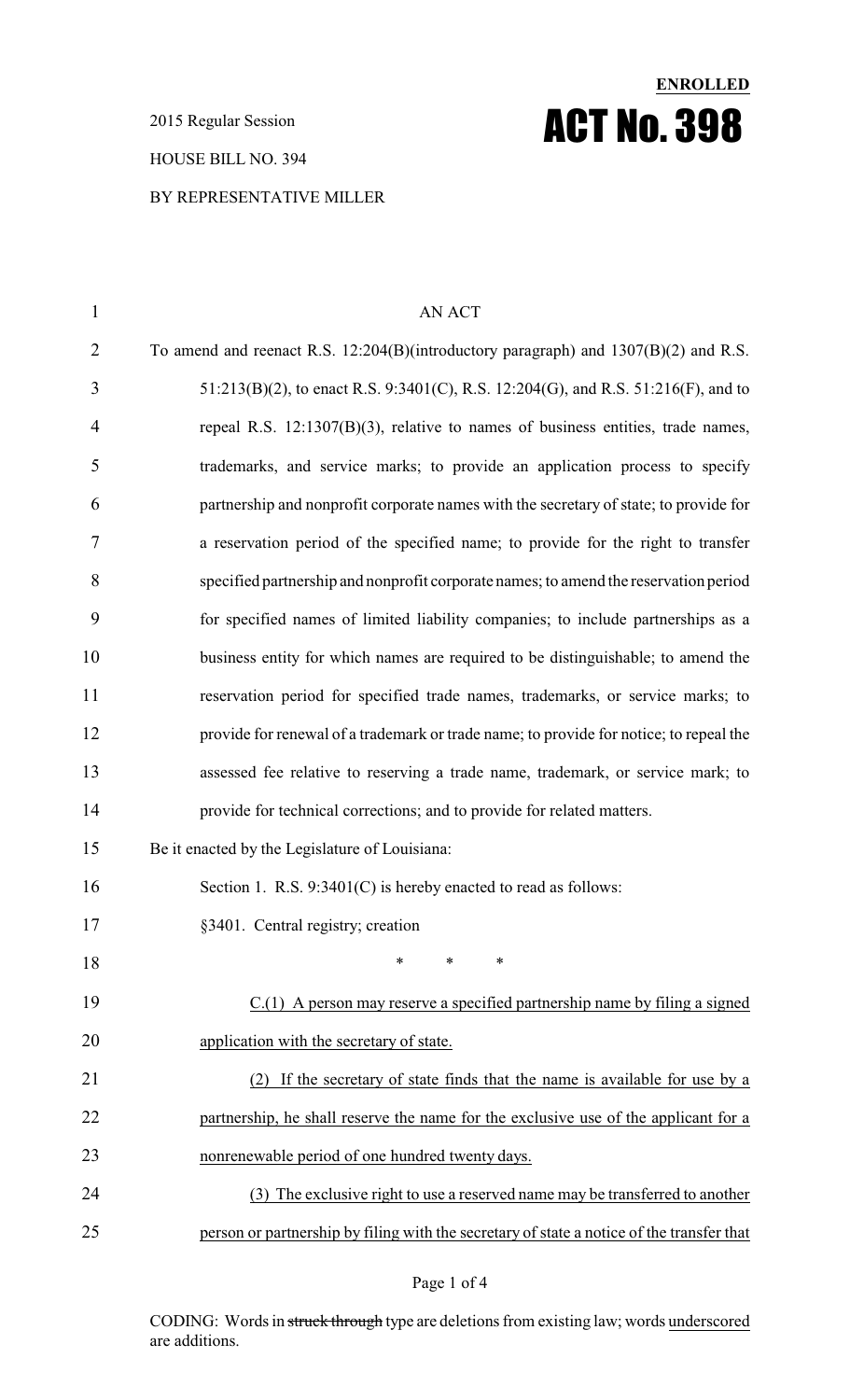| 1              | specifies the name and address of the transferee and is signed by the applicant for     |  |  |
|----------------|-----------------------------------------------------------------------------------------|--|--|
| $\overline{2}$ | whom the name was reserved.                                                             |  |  |
| 3              | Section 2. R.S. 12:204(B)(introductory paragraph) and 1307(B)(2) are hereby             |  |  |
| 4              | amended and reenacted and R.S. 12:204(G) is hereby enacted to read as follows:          |  |  |
| 5              | §204. Corporate name                                                                    |  |  |
| 6              | $\ast$<br>$*$<br>$\ast$                                                                 |  |  |
| 7              | B. As used in this Subsection, the term "corporation" includes nonprofit                |  |  |
| 8              | corporations, business corporations, and foreign corporations. The corporate name       |  |  |
| 9              | shall be distinguishable from a name reserved pursuant to R.S. 12:23(G) and shall       |  |  |
| 10             | be distinguishable from the name of any other corporation, limited liability company,   |  |  |
| 11             | partnership, or trade name registered with the secretary of state unless any of the     |  |  |
| 12             | following Paragraphs applies apply:                                                     |  |  |
| 13             | $\ast$<br>$\ast$<br>$\ast$                                                              |  |  |
| 14             | G.(1) A person may reserve a specified name for a nonprofit corporation by              |  |  |
| 15             | filing a signed application with the secretary of state.                                |  |  |
| 16             | If the secretary of state finds that the name is available for use by a<br>(2)          |  |  |
| 17             | nonprofit corporation, he shall reserve the name for the exclusive use of the applicant |  |  |
| 18             | for a nonrenewable period of one hundred twenty days.                                   |  |  |
| 19             | (3) The exclusive right to use a reserved name may be transferred to another            |  |  |
| 20             | person or nonprofit corporation by filing with the secretary of state a notice of the   |  |  |
| 21             | transfer that specifies the name and address of the transferee and is signed by the     |  |  |
| 22             | applicant for whom the name was reserved.                                               |  |  |
| 23             | $\ast$<br>∗<br>$\ast$                                                                   |  |  |
| 24             | §1307. Reservation of name; transfer of reserved name                                   |  |  |
| 25             | *<br>∗<br>∗                                                                             |  |  |
| 26             | <b>B.</b>                                                                               |  |  |
| 27             | ∗<br>*<br>$\ast$                                                                        |  |  |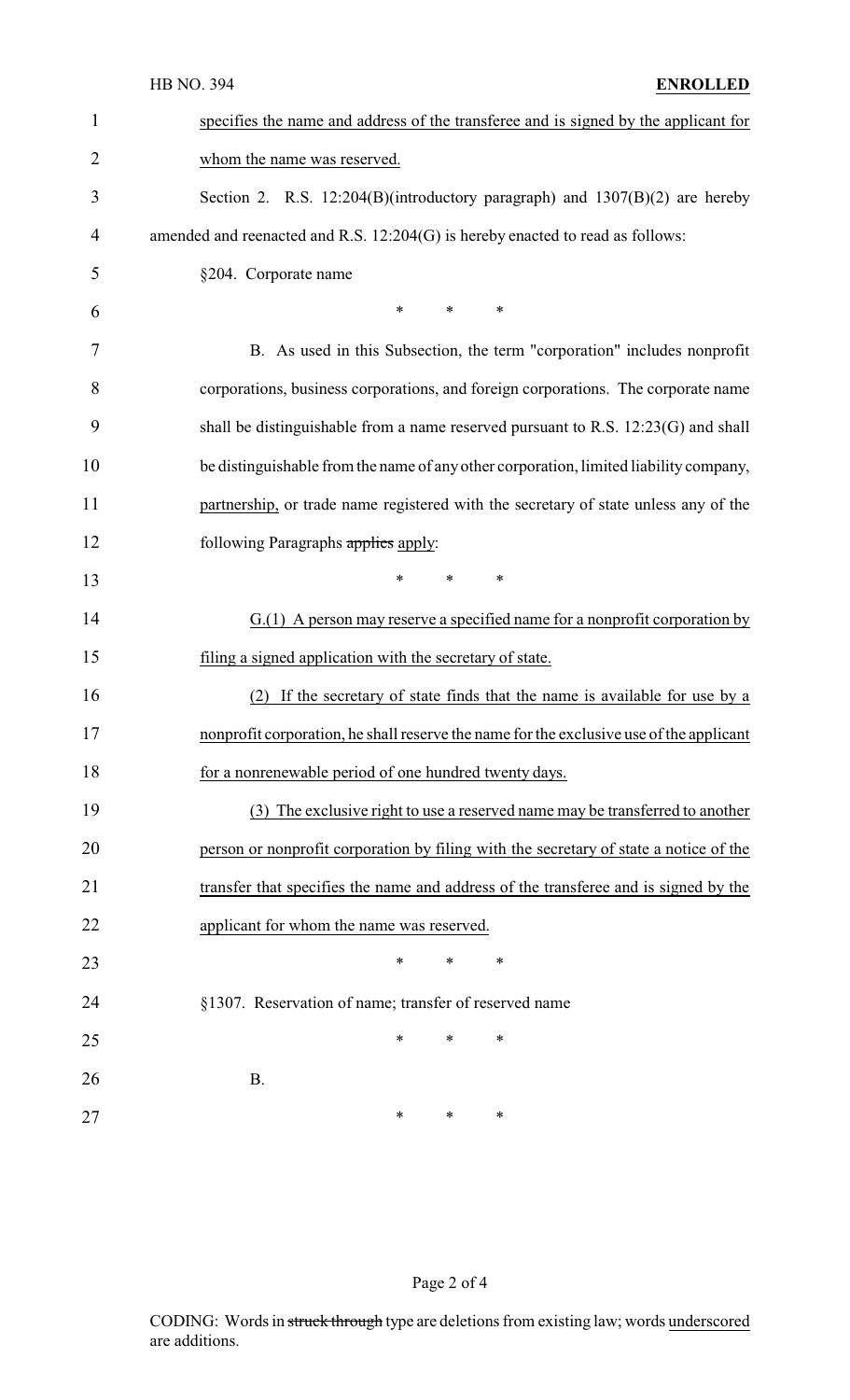## HB NO. 394 **ENROLLED**

| $\mathbf{1}$   | (2) If the secretary of state finds that the name is available for use by a             |
|----------------|-----------------------------------------------------------------------------------------|
| $\overline{2}$ | limited liability company, he shall reserve the name for the exclusive use of the       |
| 3              | applicant for sixty days or such shorter period as may be requested a nonrenewable      |
| 4              | period of one hundred twenty days.                                                      |
| 5              | $\ast$<br>*<br>∗                                                                        |
| 6              | Section 3. R.S. $51:213(B)(2)$ is hereby amended and reenacted and R.S. $51:216(F)$     |
| 7              | is hereby enacted to read as follows:                                                   |
| 8              | §213. Powers of the secretary of state; reservation of trade names, trademarks, and     |
| 9              | service marks                                                                           |
| 10             | $\ast$<br>$\ast$<br>∗                                                                   |
| 11             | <b>B.</b>                                                                               |
| 12             | $\ast$<br>$\ast$<br>∗                                                                   |
| 13             | (2) Application to reserve a trade name, trademark, or service mark shall be            |
| 14             | filed with the secretary of state. If the secretary of state finds that the trade name, |
| 15             | trademark, or service mark is available for use, he shall reserve the trade name,       |
| 16             | trademark, or service mark for the exclusive use of the applicant for a period of sixty |
| 17             | days or such shorter period as may be requested nonrenewable period of one hundred      |
| 18             | twenty days. When a trade name, trademark, or service mark is reserved as herein        |
| 19             | provided, the person, firm, corporation, association, partnership, or other entity      |
| 20             | making such reservation shall pay to the secretary of state, for the use and benefit of |
| 21             | the state, a fee of five dollars as a condition of such reservation. The secretary of   |
| 22             | state may, for good cause shown, extend the reservation for an additional period of     |
| 23             | not more than thirty days. Not more than two such extensions shall be granted.          |
| 24             | ∗<br>*<br>∗                                                                             |
| 25             | §216. Duration and renewal                                                              |
| 26             | $\ast$<br>$\ast$<br>∗                                                                   |
| 27             | $F(1)$ After expiration of the mark or trade name, the person who previously            |
| 28             | registered the mark or trade name may renew at any time.                                |

# Page 3 of 4